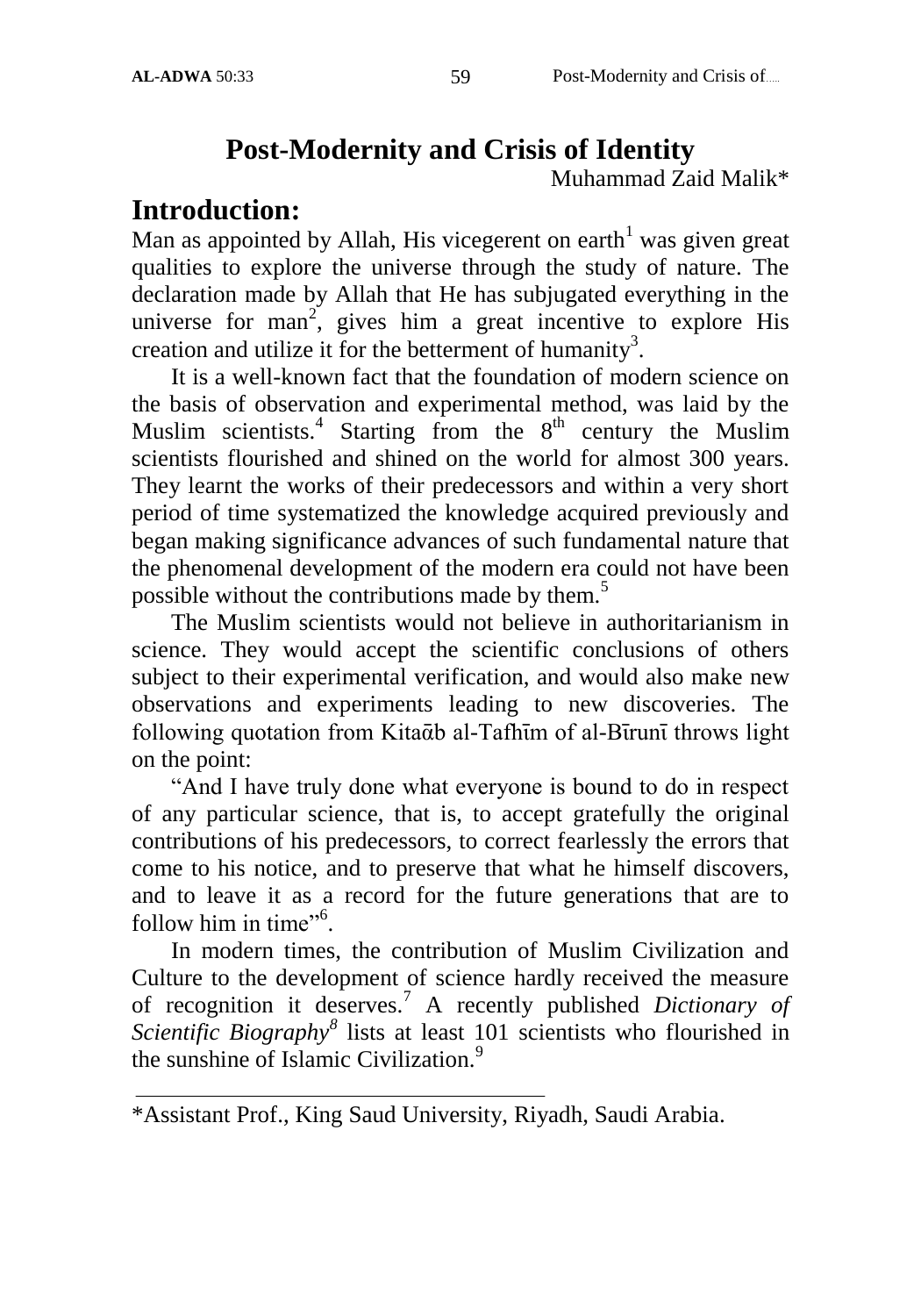#### **Post-modernity and its characteristics:**

The modern period has surpassed every other period in the matter of material progress and scientific explorations. But with all that, the experts in the field of Sociology, Psychology and Medicine are amazed at the alarming increase in the number of neurotics and those suffering from other nervous disorders. An atmosphere of fear and distraction pervades the whole world, in which the future of humanity appears dark, particularly the architects of this new civilization find themselves ill-at-ease and bereft of all pleasure even in the super-abundance of social amenities and a life of ease and luxury. The utopia or at least the golden period that the learned men and thinkers of the nineteenth century had been contemplating on the basis of the scientific inventions and explorations, had soon become a confused dream  $10$ 

It appears that the greater the progress of the means at man"s disposal, the more his restlessness and anxiety. The countries with a very high standard of living have a greater percentage of psychological affections than in other countries not so privileged.<sup>11</sup>

#### **Postmodernism Defined:**

Before defining postmodernism we should try to define modernism. The *Oxford English Dictionary* defines the term as 'modern view(s) or method(s), especially tendency in matters of religious beliefs to subordinate tradition to harmony with modern thought'.

Modernism has come to mean the most recent phase of world history marked by the belief in science, planning, secularism and progress. The desire for symmetry and order, balance and authority has also characterized it. The period is noted for its confidence in the future, a conviction that Utopia is attainable, that there is a natural world order which is possible. The machine, gigantic industrial projects, steel, iron and electricity – all were thought to be at the disposal of humanity to achieve this objective. The drive towards industrialization and reliance on the physical, created an ideology which emphasized materialism as a way of life. $^{12}$ 

Nonetheless doubts about modernism are expressed early by modernist writers like James Joyce and K.H. Lawrence. The critique of notions such as total "progress" and those which generated them,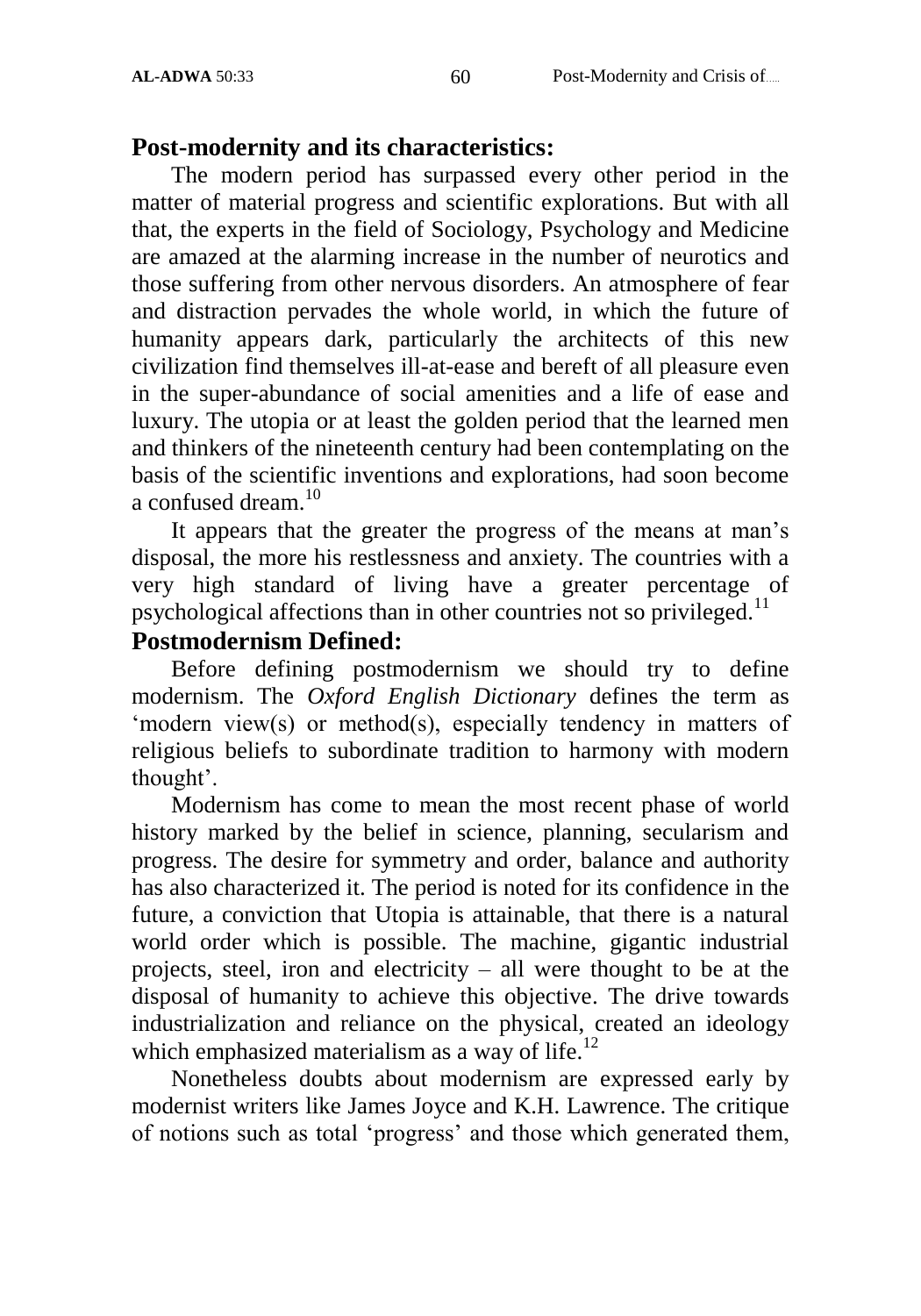like the Enlightenment, was already under way before the advent of postmodernist thinking (Adorno and Horkheimer 1979).<sup>13</sup>

Anthony Giddens poses a central, though little raised, question in relation to modernism: "Is modernity a Western project?" (1990: 174). His blunt answer is 'Yes' (ibid:  $175$ ).<sup>14</sup>

The contemporary formulation of postmodernism as a distinct phase succeeding modernism is rooted in and explained by the recent history of the West which is at core of the dominant global civilization of our times. Our definition of this civilization is cultural/political and not geographical.<sup>15</sup>

The term "postmodernism" has been around for some time. Malcolm Bradbury points out that over the decades the term has come to mean different things to different people:

The term "Postmodernism" in the West is also becoming obsolete now. Scholars are already looking beyond postmodernism with titles lie Beyond the Post-Modern Mind (H. Smith 1989). Jencks has declared this term dead and proclaimed in its place a new phrase, 'The New Modernism' (Jencks 1990).<sup>16</sup>

For others it is the Late Modern Age or High Modernity (the main features of which are radicalizing and globalizing – Giddens  $1991: 243$ .<sup>17</sup>

However, "despite the problems with the term itself – its relation to modernism, the meaning of "post", the periodization implied by the reference to modernism, and its co-opting of the modernism it apparently seeks to transgress  $-$  it has nevertheless entered the language, although what it designates is still very much at issue' (A. Lee  $1900:x$ <sup>18</sup>

#### **Characteristics of Post-modernity:**

The term 'Postmodernism' is difficult to define without any ambiguity. Lyotard, in *The Post-Modern Conditions*, characterizes the postmodern as possessing an "incredulity toward met narratives" (1984: xxii). It is "an enigmatic and post-modernity" (Foucault 1984: 39). For some it is more than merely 'troubling' and 'gentle' in its apocalyptic impact. It is panic culture: *'The Postmodern Scene*  evokes, and then secretes the fin-de-millennium mood of contemporary culture. It is a panic book: panic sex, panic art, panic ideology, panic bodies, panic noise, and panic theory" (Kroker and Cook 1988: i). $^{19}$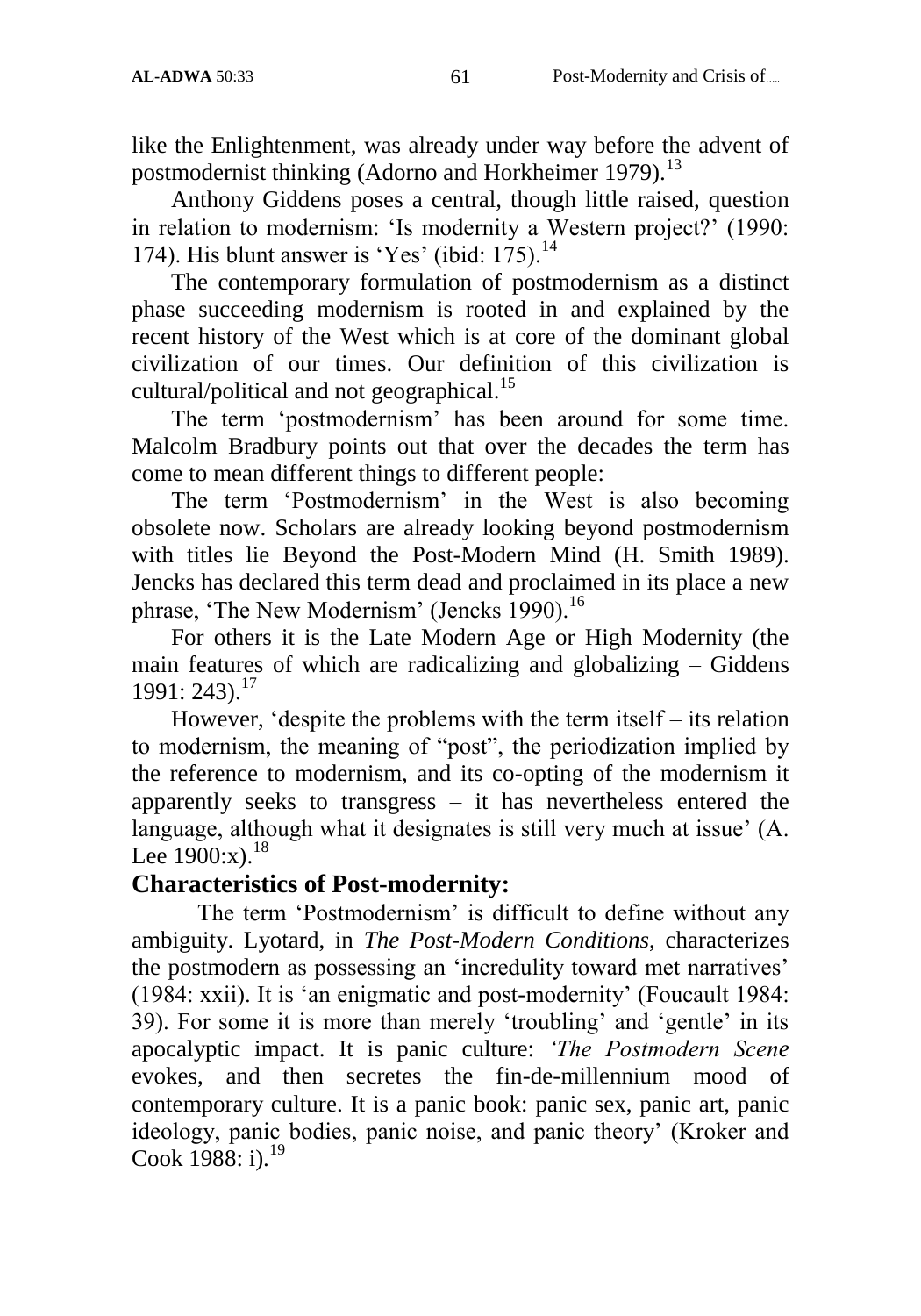Akbar S. Ahmed tries to identify some features of postmodernism. He thinks that the use of the term reflects the following features: <sup>20</sup>

- 1- To approach an understanding of the postmodernist age is to presuppose a questioning of, a loss of faith in the project of modernity; a spirit of pluralism; a heightened skepticism of traditional orthodoxies; and finally a rejection of a view of the world as a universal totality, of the expectation of final solutions and complete answers. The postmodernist condition corresponds to the collage of images and ideas that represents it  $-$  ironic, iconoclastic and free-floating. It declares its scope as universal; it embraces high- and low-brow, the serious and the frivolous with equal zeal. For postmodernists, ideology, Marxist or Buddhist, is just one brand of many available in the shopping mall.
- 2- Postmodernism coexists and coincides with the age of media; in many profound ways the media are the central, dynamic and the defining feature of postmodernism. The media entertain, instruct, educate, and pervert ceaselessly and with endless variety.
- 3- The connection between postmodernism and ethno-religious revivalism - or fundamentalism - needs to be explored by social and political scientists. Postmodernists are better philosophers than they are anthropologists. While noting the fragmentation of social and political ideas and shifts in thought, postmodernists fail to link this process with the revival of ethnicity and religious fundamentalism. (How this revivalism is shaped by media images is discussed later). Where nothing is sacred, every belief becomes revisable. Thus fundamentalism is the attempt to resolve how to live in a world of radical doubt. It is a dialogue with the times, a response to it. The unsettling contradictions and tensions that are noted in the major world religions are a result of the transnational moves towards unity; the question of the multiple interpretation of religion is thus also raised. In fact, and argument can be made that ethno-religious revivalism is both cause and effect of postmodernism.<sup>21</sup>
- 4- The continuity with the past remains a strong feature of postmodernism. The umbilical cord is not cut although it threatens sometimes to suffocate the baby. Perhaps the continuity with the past is strongest in postmodernist literature. Scholars conclude that there is much more continuity than difference between the broad history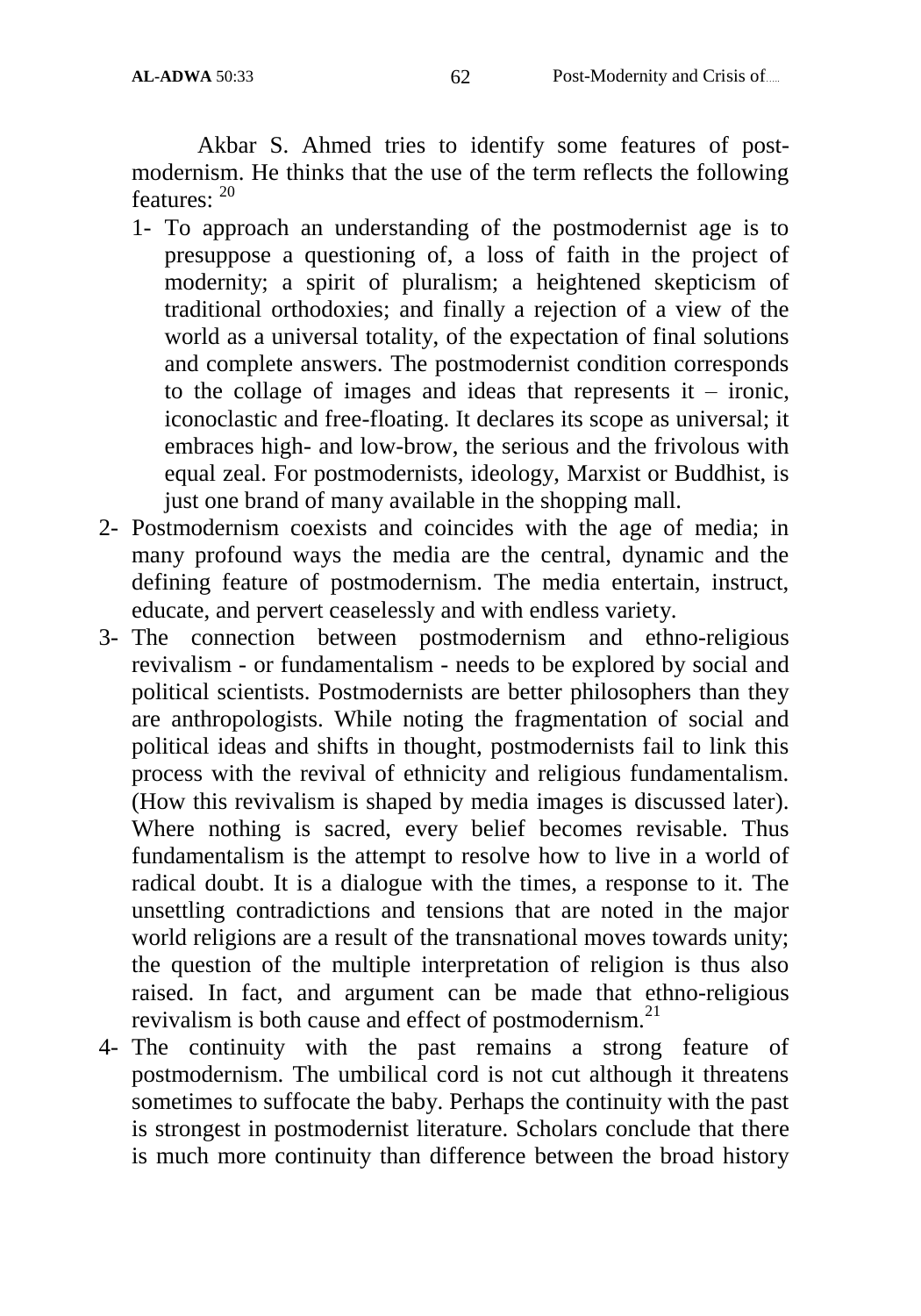of modernism and the movement called postmodernism. However the continuities with the past involve irony and wit (Kermode 1988); 'And its response to reality is to treat it as unreal' (ibid.: 130; also see A. Lee 1990:  $141$ .<sup>22</sup>

5- Because large parts of the population live in urban areas and a larger part still are influenced by ideas originating from these areas, the metropolis becomes central to postmodernism (Eco 1986; Harvey 1989a and 1989b; Jencks 1984 and 1990; Raban 1974; Sennett 1991; Wilson  $1991$ <sup>23</sup>

Cities, unlike villages and small towns are plastic by nature. We mould them in our images: they, in their turn, shape us by the resistance they offer when we try to impose our own personal form on them. (Raban 1974: 9-10).<sup>24</sup>

In certain parts of some Muslim cities, like Karachi and Cairo, there is ample evidence to suggest that the urban terror has begun. Overcrowding, lack of civic amenities, collapse of law and order, endemic corruption and ethnic and sectarian violence create a general sense of despair and anarchy.<sup>25</sup>

6- There is a class element in postmodernism, and democracy is a precondition for it to flourish. The architects, dramatists, social scientists, writers, those who provide the dynamics of a modern city, are at the core of postmodernism. Through the media their ideas are widely spread. The power of this class is based on knowledge and communication; it is, in bourdieu's phrase, their 'cultural capital'. Postmodernism may thus be seen as essentially, though not exclusively, a middle-class phenomenon (See Lash 1990: 251).<sup>26</sup>

With democratization, demotic impulses shape the age. And democracy took the long time coming. Starting in the last century it was a reluctant giving by the ruling classes of the vote, firstly to all white men, irrespective of birth, then, more reluctantly, to women and finally – and this is an ongoing struggle – to the traditionally oppressed groups like blacks. It is the culmination of the celebrities, for the vulgarization that is so apparent in the mass media.<sup>27</sup>

#### **Western Civilization Meets Islamic Civilization:**

The modern western civilization came into existence from contact of the west with the Islamic Civilization and those of its Arabian centers established in Spain and other Muslim countries.<sup>28</sup>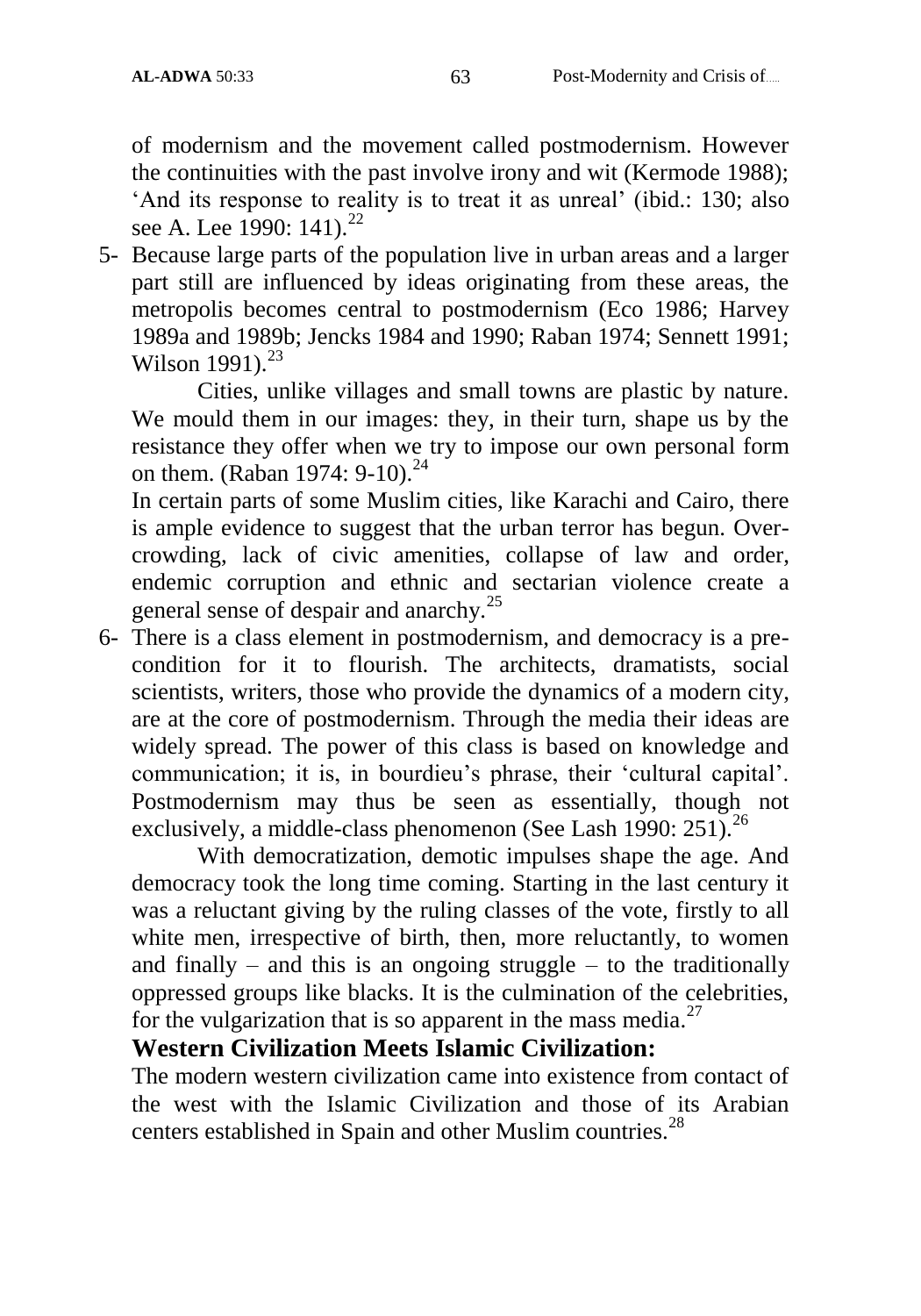The agencies through which the scientific knowledge passed from the Muslim world to Europe were the following:

- 1. Towns
- 2. Persons
- 3. Crusades
- 4. Medical schools.<sup>29</sup>

When the Western people acquired the scientific knowledge from the Muslims, they faced some serious challenges from the church, as this new knowledge opposed the knowledge and teachings of the church. Hence a long battle started between the church and science. As church was powerful, the Christian scientists faced imprisonment, inquisitions, verdicts of heresy and all types of persecutions.

When this renaissance movement of the west could stand on its feet it had the clear stamp of two things: love of the Greek philosophy, formed with purely materialistic and idolatrous concepts, and disgust of religion and animosity of the religious people.<sup>30</sup>

This war between the church and science in the west is won by the science. The church has lost its subjects and now trying in vain to attract the people with different ways and styles. But on the other hand the anti-religious west now is realizing its moral and spiritual bankruptcy and most of the people are turning their eyes towards the East with the hope that they might help.

Dr. Mustafa Siba"I narrates a personal experience with a convert to Islam. He says:

Once a fresh convert to Islam, Mr. Abu Bakr, an orientalist of British extraction, told me the story of his embracing Islam. He had been a professor of English language in Fuad University, and it was there that he embraced the religion of peace. He is at present the secretary of the Eastern section of the National Library, London. Explaining the reasons behind his opting for Islam, he said that the western civilization has trampled under feet, both the human dignity and beauty of human's life. I said to him, "Where the loss of human dignity is concerned, I won't question your opinion about it, but how did you come to have that opinion about beauty, whereas the western people have a very high opinion of the western civilization as regards beauty of natural scenery, the beauty of dress, the beauty of the mode of living and that of the habitation, beauty of the female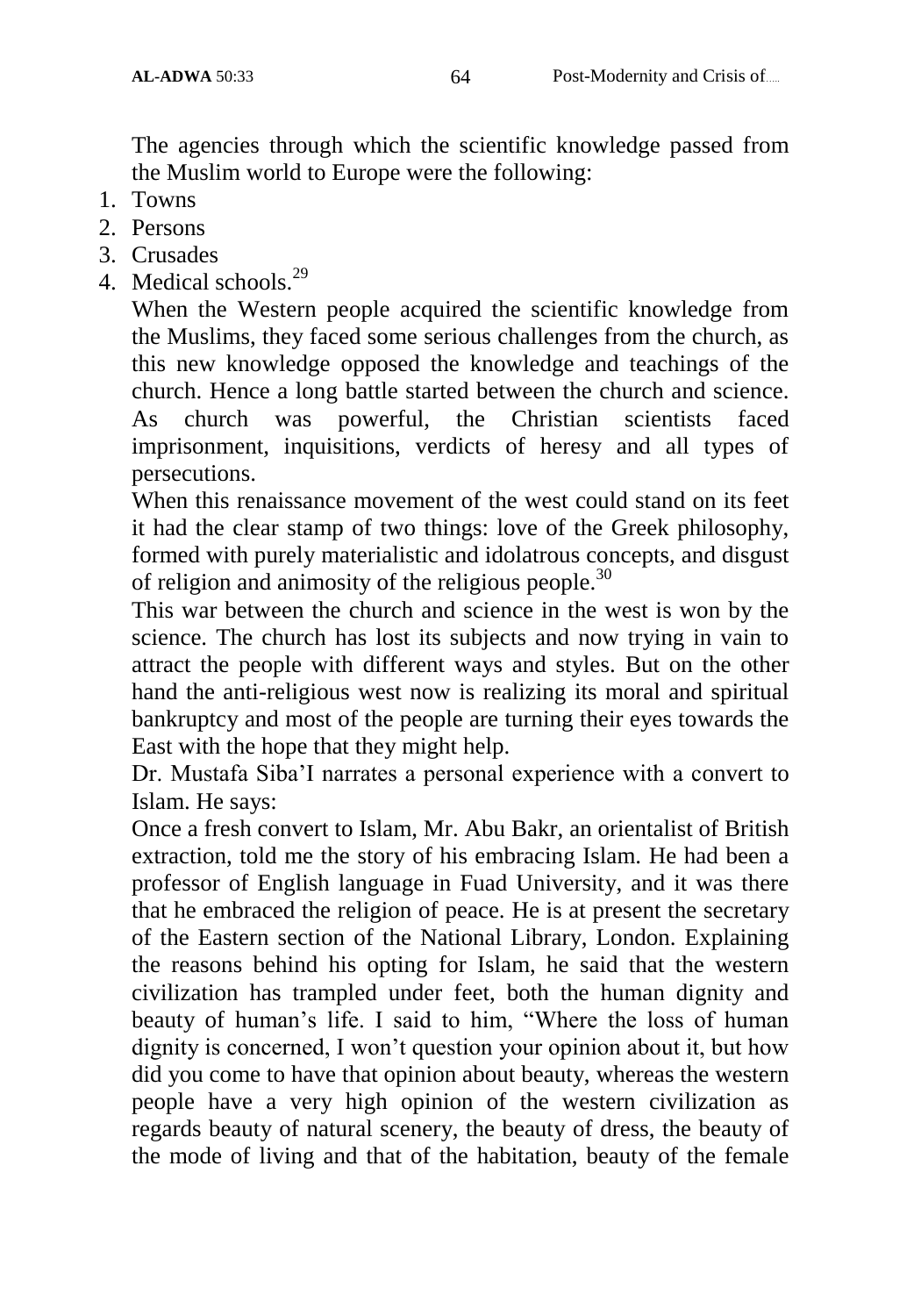sex- in short there is consideration of every type of aesthetic taste in it." He said in reply "This civilization has destroyed the beauty of the soul and intuition and morals."<sup>31</sup>

#### **Uniqueness of Islamic Civilization:**

Islam is the most misunderstood religion. It has been misunderstood not only by its historical rivals such as Hindus, Christians and Jews, but by some of its own followers.

Christianity and Judaism have painted Islam and its Prophet as propagating the faith with the Qur"an in one hand and the sword in the other, conveniently forgetting the fact that the Christian nations of Europe conquered half of the world and colonized North and South Americas, Australia, and New Zealand with the Bible in one hand and the gun in the other.

Some of Islam"s own followers, particularly of the Indo-Pak subcontinent, have identified and equated Islam with medieval tradition, orthodoxy, oriental passivity and inaction.<sup>32</sup>

Islam is an active, dynamic, positive and modern way of life. There has been no *Ummah* in the history of the world which has not made additions to the pages of the history of civilization. However what distinguishes one civilization from another is the strength of the foundations on which these civilizations have been founded. Islam does not allow its followers to be despair or disappointed regardless how serious or severe the circumstances are. Qur'an says: "O my servants, who have transgressed against themselves! Despair not of the Mercy of Allah: verily Allah forgives all sins. Truly He is Oft-Forgiving, Most-Merciful."<sup>33</sup> Qur'an also states: "Be active and work, Allah will see your work and so will His Messenger and the believers. And you will be brought back to the All-Knower of unseen and the seen. Then He will inform you of what you used to  $d\Omega$ <sup> $,34$ </sup>

Allama Iqbal says in his poetry:<br>اپنی مایت پرتمی سسن قارم پخت برگذرید من خاص ستیرکنیک میں قوم سنول تاثیری

"Do not compare your *Ummat* with the European nations; The *Ummat* of the Hashimite Messenger is special in its ingredients."<sup>35</sup> The Islamic Civilization is unique among the other civilizations of the world in the following characteristics: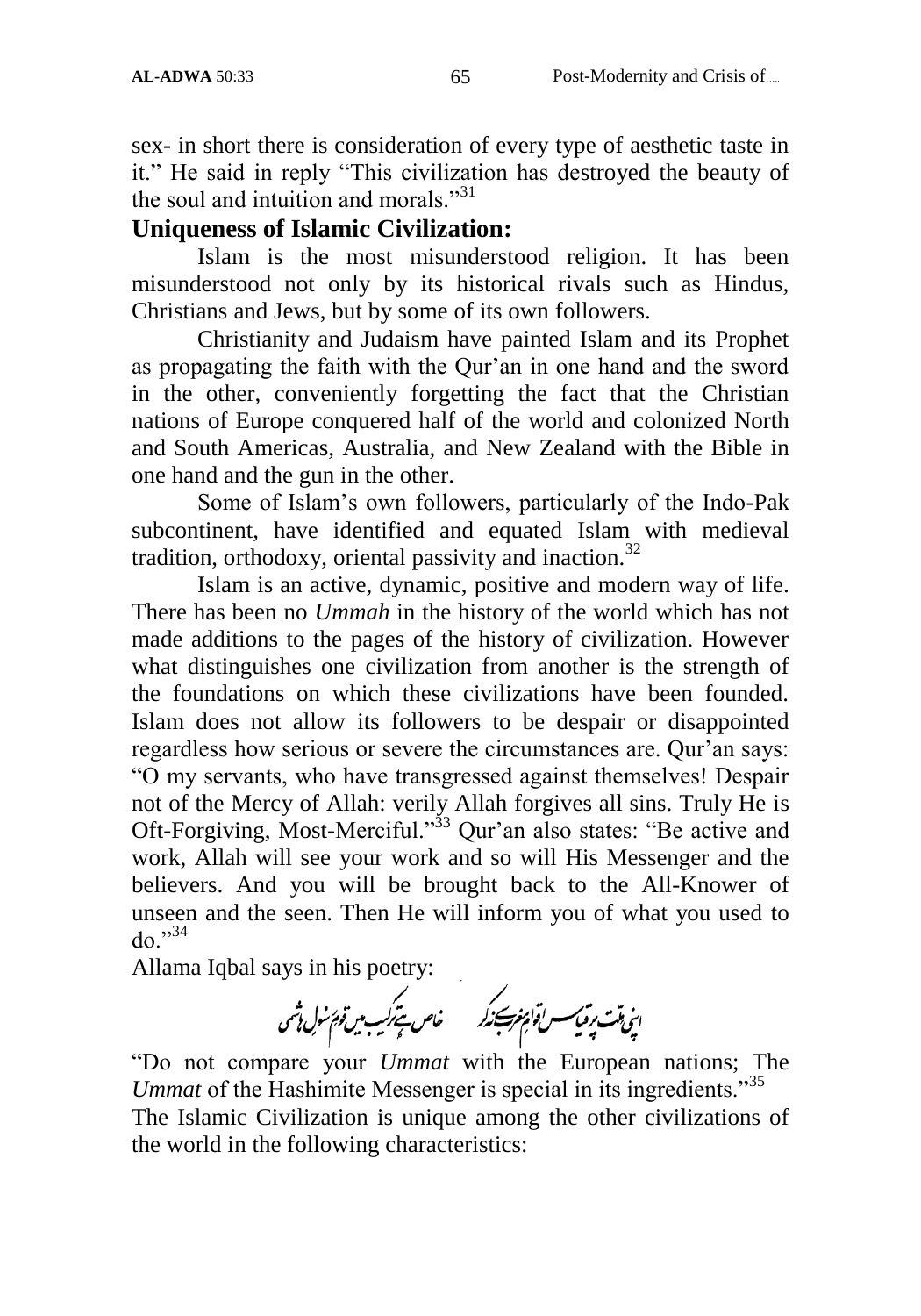1- Islamic Civilization is based on the foundation of believing in the oneness of Allah, the only true and sovereign God.

"And verily We have sent among every Ummat a Messenger, proclaiming: Worship Allah alone and avoid all false deities. Then of them were some whom Allah guided and of them were some upon whom the straying was justified. So travel through the land and see what was the end of those who denied the truth."<sup>36</sup>

"The sovereignty belongs to Allah alone. He has commanded that you worship none but Him, that is the straight religion, but most people know not."<sup>37</sup>

2- Islamic Civilization is unique in calling towards Equality of Human Race. The hidden factor working behind this equality is again the belief in the oneness of God. If we believe that our Creator is one God and we are all His servants, then based on this concept we (the entire humanity) are equal. The same message was inculcated by the Prophet when he started his farewell address in the valley of Arafat:

"O people listen to me carefully, for you will not be able see me next year. O people! Your Lord is one, as your father is one. You are all children of Adam and Adam was created from dust. No Arab is superior to a non-Arab, nor a non-Arab is superior to an Arab. No white man is superior to a black man, nor a black man is superior to a white man except on the basis of piety.<sup>38</sup> Then the Prophet recited this verse of Sura al-Hujurat: "O people! We have created you from one male and one female, and then We spread you into nations and tribes so that you may know one another. Verily the most honorable among you in the sight of Allah is the one who is most pious among you.<sup>39</sup>

3- Islamic Civilization has given first priority to the moral principles in its entire system and all its activities. Application of moral principles has always been kept in view in governance, learning and arts, legislation, peace and war, economy and familial affairs. Rather the height of perfection and excellence attained by the Islamic Civilization in this behalf has never been reached by any old or new civilization, and traces and impressions left by this civilization in this connection are marvelous.<sup>40</sup>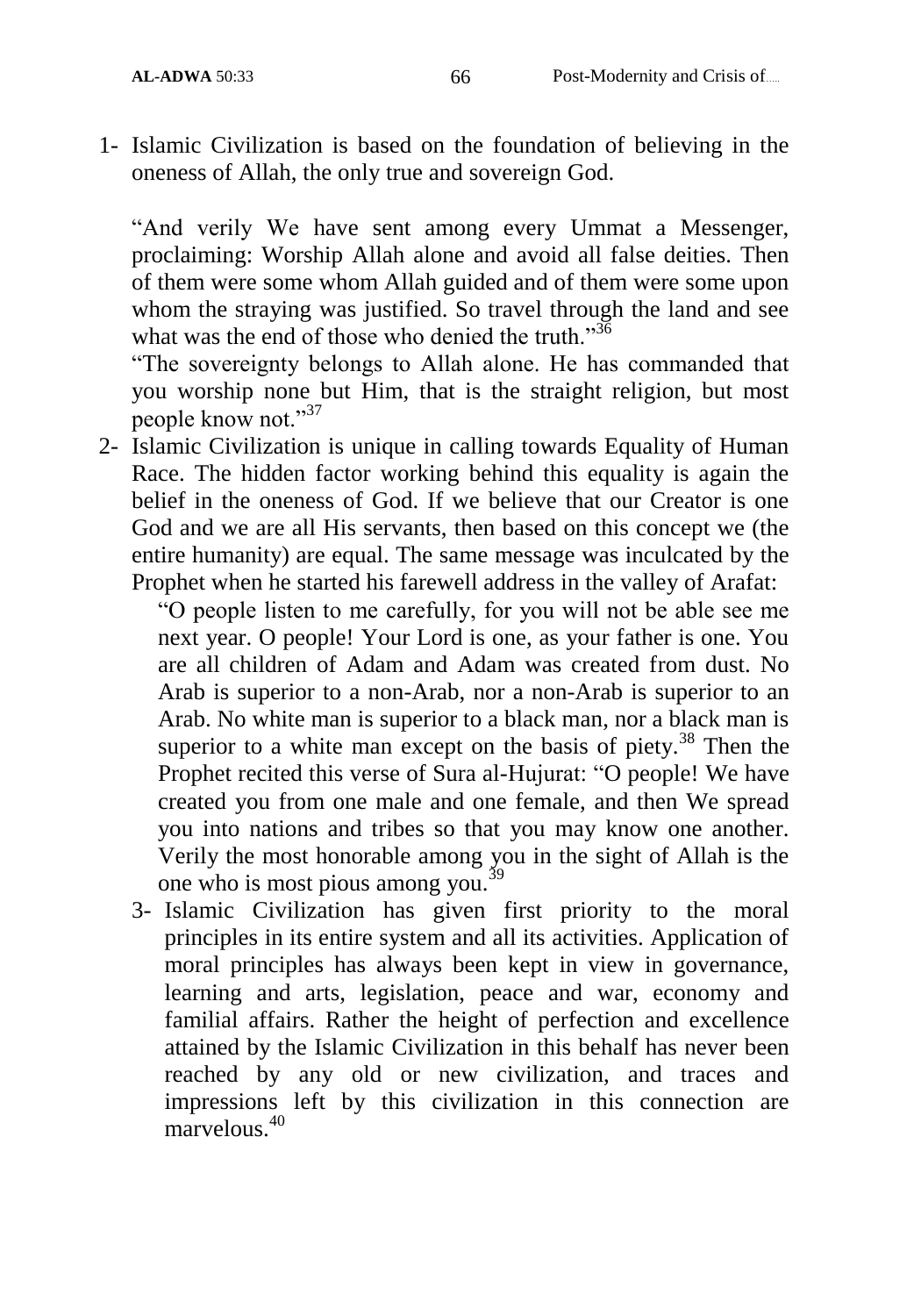The Prophet of Islam has emphasized on morality and considered it his mission by saying:

"I have been sent to perfect the noble manners."<sup>41</sup>

"I guarantee… a house in the upper part of Paradise for a man who made his character good."<sup>42</sup>

4- Islamic Civilization has deep faith in learning and seeking knowledge. It considers ignorance its greatest enemy. Ignorance in other words is the absence of Islam. Hence the time before Islam is called the time of ignorance. The holy Qur"an wants to see a Muslim, learned, educated, reflecting and pondering over the Signs of his/her Lord. It starts everything even the faith tenets from knowledge.

"So know that none has the right to be worshipped but Allah."<sup>43</sup> The holy Qur'an addresses the intellect, the reason and logic. It never calls to blind faith.

"And the faithful servants of the Most Gracious are also those believers who, when reminded of the verses of their Lord, fall not deaf and blind thereat."<sup>44</sup>

"And among His Signs is this, that He created you from dust, and then – behold you are human beings scattered. And among His Signs is this, that He created for you wives from among yourselves, that you may find repose in them, and He has put affection and mercy. Verily, in that are indeed signs for a people who reflect. And among His Signs is the creation of the heavens and the earth, and the difference of your languages and colors. Verily, in that are indeed signs for men of sound knowledge. And among His Signs is your sleep by night and by day and your seeking of His Bounty. Verily, in that are indeed signs for a people who listen. And among His Signs is that He shows you the lightning, for fear and for hope, and He sends down water from the sky, and therewith revives the earth after its death. Verily, in that are indeed signs for a people who understand<sup>"45</sup>

From this point of view the Islamic Civilization stands out among other civilizations.

5- Islamic Civilization is unique in the sense that is does not allow the separation between the faith and state. Faith in not a personal matter in Islamic Civilization. The definition of caliph (Khalifa) is the one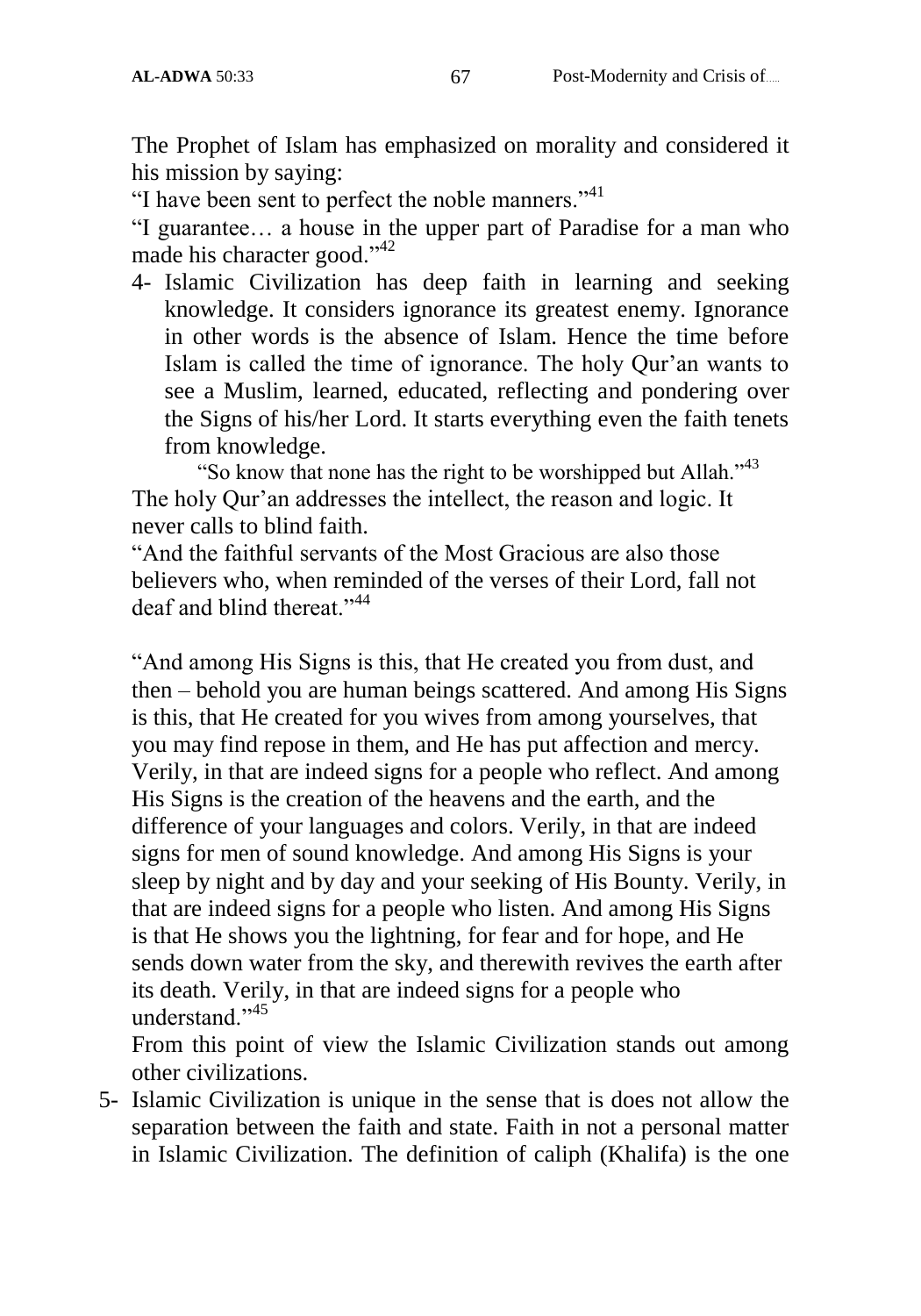who takes care of both political and religious affairs of the subjects. It is a full package; either take it or leave it in its entirety. You cannot be picky in Islamic Civilization.

The holy Qur'an while condemning the Jews said to them:

"Do you believe in a part of the Scripture and reject the rest?"<sup>46</sup>

While addressing the Muslims Allah said:

"O believers! Enter perfectly in Islam and follow not the footsteps of Satan. Verily he is to you a plain enemy."<sup>47</sup>

Allama <mark>Iqbal says:</mark><br>ج<sub>لال ای</sub>مث بر*پیمولیتهدری تماش<sub>ا</sub>رو میل شده بر تابی به بین بین بین بین بین استیاب به تعدا*ل

Jalal e Padshahi ho ke Jamhoori Tamasha ho, Juda ho Deen siyasat se to reh jati he changezi<sup>,48</sup>

"Whether it is the awe of an emperor or the play of Democracy, if the Religion is separated from the politics then it is only the cruelty that is left behind".

6- Islamic Civilization is unique in its marvelous religious tolerance which has never been witnessed in a civilization based on the religious foundation.

In Dr. Mutafa Siba"I"s words:

It is possible for one not reposing faith in God and any known (revealed) faith, to regard all religions equally respectable and treat its followers on an equal footing. But the followers of a faith who is convinced that his faith is true and his creed is the truest and most accurate, and then he is afforded a chance of lifting the sword, conquering lands, and ruling and sitting in judgment over them, and even then his faith and belief do not allow him to be tyrant in his rule, to pervert the administration of justice and to compel people to enter the fold of his own faith, such a person would really be regarded a strange creation. Therefore how amazing and isolated would be the situation that there was an entire civilization founded on religious basis and built on these principles, but in spite of all that it might have adopted the behavior of utmost tolerance, justice and equity, and humanity.<sup>49</sup>

The years 1556-1707, i.e., Akbar to Aurangzeb observed the Muslim empire and influence attain its greatest extent and importance, and that was the time when the most extensive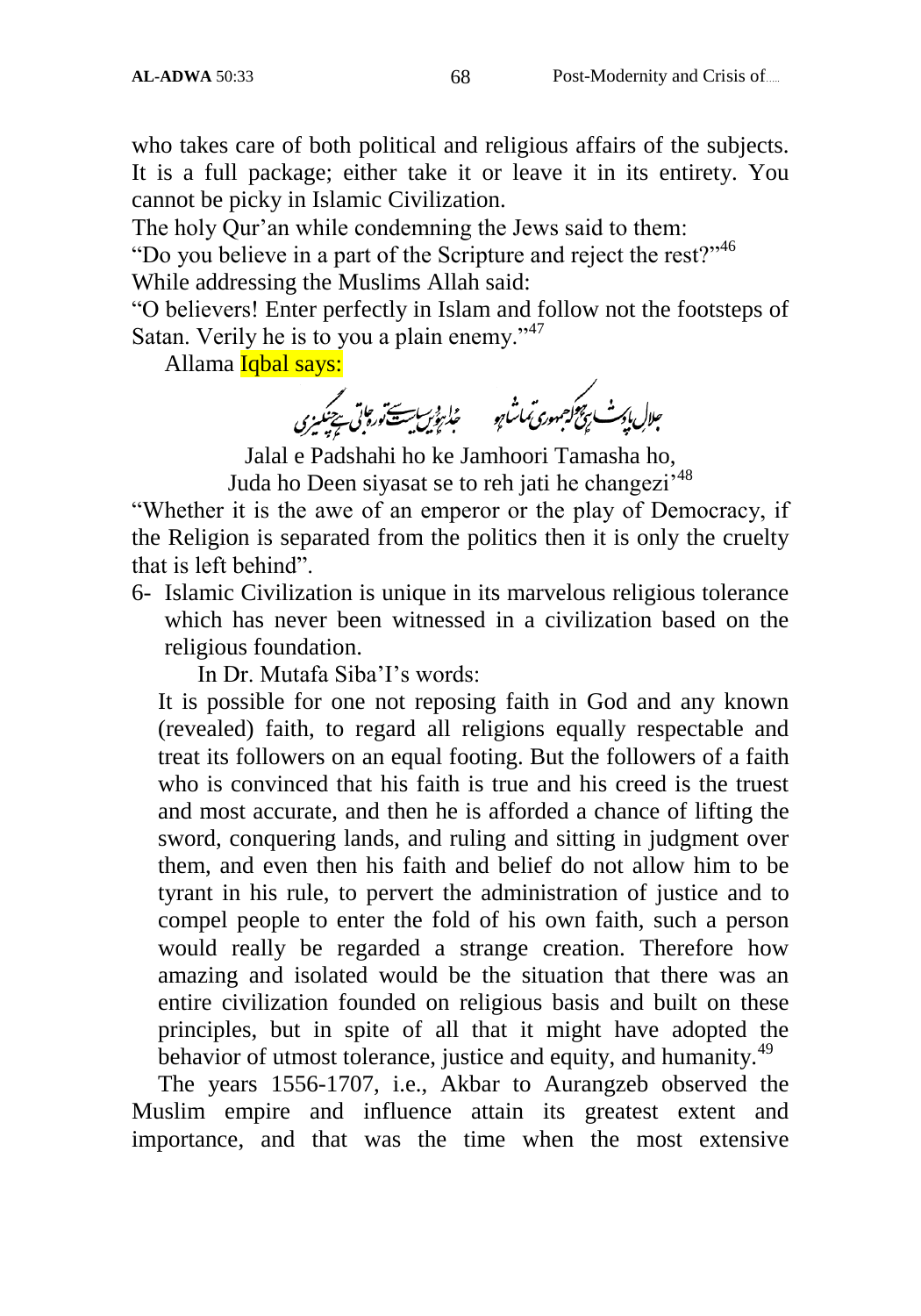hybridization of local cultures and religion took place in the Subcontinent.

Conversion to Islam by use of force is a controversial issue, always being discussed. It was not the failure on the part of the Muslim rulers to spread Islam in the Subcontinent, as stated by Murray T. Titus<sup>50</sup>, rather it was the greatness of the Muslim rulers who did not force Islam on Hindus and other faith groups. They were bound by the following Qur'anic injunction: "There is no forceful conversion into the religion of Islam"<sup>51</sup>

Based on these characteristics of Islamic Civilization, a Muslim"s identity maybe determined as the one who:

- Is deeply founded in believing in the oneness of Allah, the only true and sovereign God.
- Is unique in calling towards Equality of Human Race.
- Gives first priority to the moral principles in his/her entire system of life and all his/her activities.
- Has deep faith in learning and seeking knowledge. It considers ignorance its greatest enemy.
- Does not consider Faith a personal matter.
- Is unique in religious tolerance which has never been witnessed in a civilization based on the religious foundation.
- Has two fundamental sources of law that no other member of any civilization whatsoever has; the authentic Word of God in its original form and the authentic and detailed practical demonstration of that revelation by the Prophet of God, i.e., the Sunnah.

#### **Impact of Modernity over the Muslims' Identity:**

Colonial rule for Muslims was an unmitigated disaster. No arguments about Europe providing railways and the telegraph, or maintaining law and order, can conceal or assuage this fact. Colonization affected the Islamic ideal by contorting and smothering it. During the colonial century Muslims would wage a desperate battle to salvage the ideal. The costs could be heavy, and Muslims are still paying them.<sup>52</sup>

Europe – England, France, Germany, Spain, Portugal, Italy – insatiably swallowed Muslim lands; Russia displayed a similar appetite for the Muslim Central Asian states. One by one, kingdoms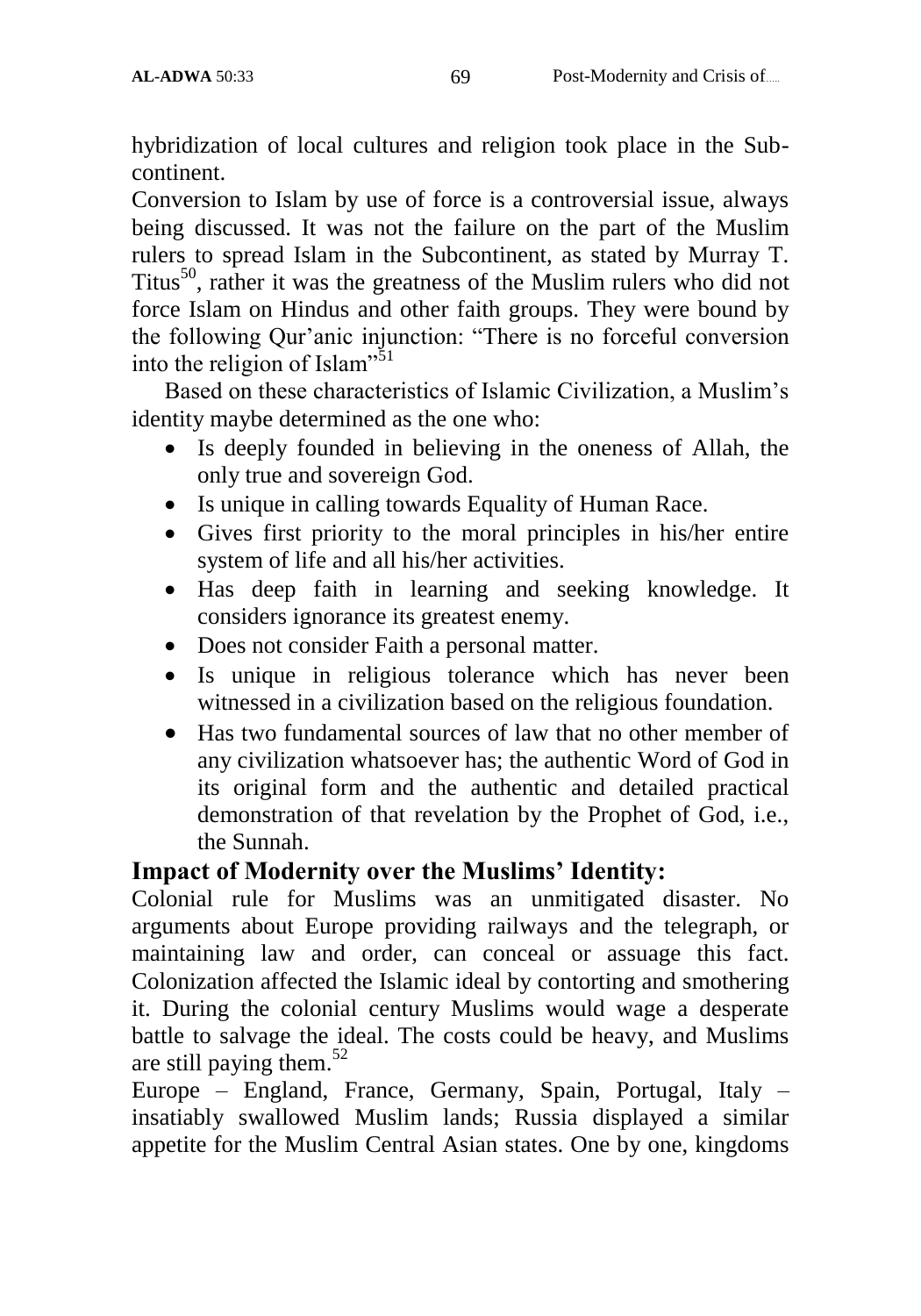and states, large and petty, fell. The Europeans were able to subjugate what had been established and complex civilizations. Colonial rule paralyzed Muslim societies, congealed thought and froze their history. European notions of race and class entered and became part of Muslim society. Worse, the colonial period destroyed Muslim confidence, creating in them and of them an image of childlike helplessness.<sup>53</sup>

Muslims learned how to divide and rule on the basis of different classes of the people. The precious quality of considering the entire humanity equal started diminishing.

The most important and dangerous impact that the colonial system left upon the Muslim minds was the secular way of thinking. Colonialists could never prolong their rule over the Muslim world with keeping the Islamic schools and universities intact. They had to confiscate the vast lands that were possessed by these schools and universities to put an end to this system of education. Muslims had to be cut off from their glorious past. The schools and colleges established by the colonialists were to prepare the public servants loyal to the colonial interests.<sup>54</sup>

Under "Freedom of thought and emotions" a Muslim mind is confused between permissible and prohibited. The meaning of "Verily the prayer prevents from sins of every kind,"<sup>55</sup> has become ambiguous.

One of the idols imported by modernity and the Muslims worshipped it was nationalism. It spoiled the true concept of loyalty towards the Creator. Many Muslims and some scholars also, started thinking that the foundation of Islamic Ideology is based on the motherland. Dr. Iqbal criticized this imported idol in these words:<br>التي بين السلب الجن بين السلب المسلم المسلم المسلم المسلم المسلم المسلم المسلم المسلم المسلم المسلم المسلم ال

ے ۔<br>ع*یس ک*ے شخصیت کا کفن کی

(In taza khudaun mn bara sb se watan he Jo perahan is ka he wo mazhab ka kafan he)<sup>56</sup>

Another idol, imported by modernity to the Islamic world, that also has to be worshipped, is democracy. It confused the Muslim mind all over the world in his understanding of Islamic political system. The holy Qur'an condemned democracy. "Say: Not equal are the evil and the good, even though the abundance of the evil may please you."<sup>57</sup>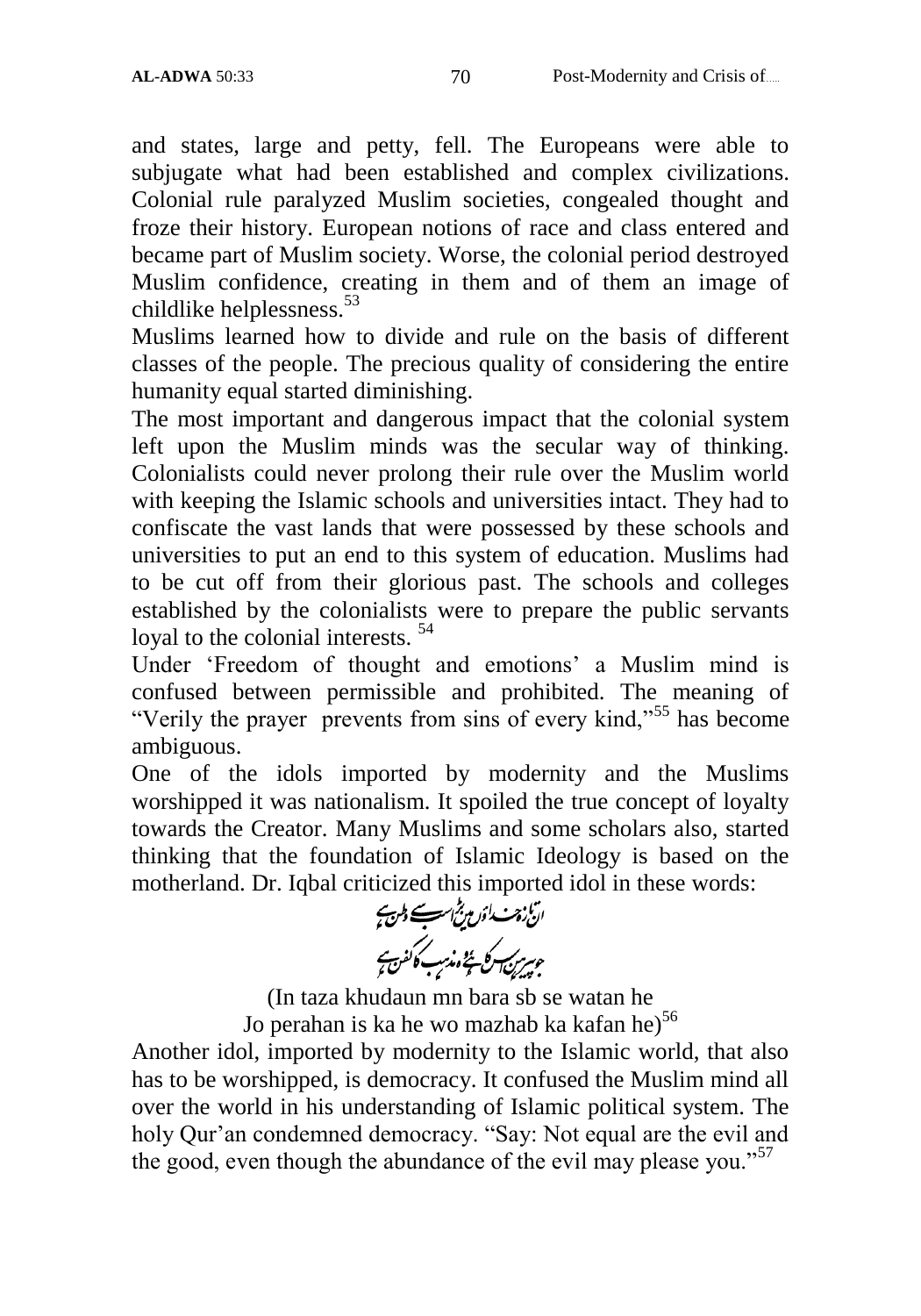Dr. Iqbal puts it this way:<br>مُجهورت اک از مُحکومت ہے کہ حس میں<br>بَندوں کو کہانکہ کہتے ہیں تولانہ میں کرتے!

(Jumhooriat ik tarz e hakoomat he ke jis mn Bandon ko gina karte hn tola nhe karte) $58$ 

"Democracy is a system of government in which the people are counted not weighed".

The Islamic system of consultancy "Shura" that leads to the institution of Khilafat is the ideal political system that Islam gave to humanity.<sup>59</sup>

### **Role of Media in Changing the Muslims' identity:**

Nothing in history has threatened Muslims like the Western media. The Western media are ever present, never resting and never allowing respite. The powerful media offensive is compounded for Muslims: they appear not to have the capacity to defend themselves. Worse; they appear unable even to comprehend the nature and objectives of the onslaught.<sup>60</sup>

How media was successful in corrupting the pure nature of Muslims' identity could be understood from the following realities:

- 1- Media, especially Western media is like a Hindu *Banya*, trader, who will say Ram Ram at your face but will kill you with his hidden knife. So it teaches the viewers in general and Muslims in particular that no one is worthy of befriending; no one should be trusted, robbing them from the sentiments of Islamic brotherhood and feelings of sincerity toward the entire family of God.
- 2- Media left strong impression on the hearts of the Muslims that the best people in the world are the white people, then the colored ones and then the worst are the blacks. In this way it faded away the strong belief of human equality among the Muslims.
- 3- The spread of indecency, immorality, pornography and sexuality are the priority number one of the Western media. These scenes are repeated so frequently that after a while they look "normal", while the holy Qur'an has clearly stated "Verily those who like to spread indecency among the believers will taste a painful torment in this world and in the Hereafter".  $61$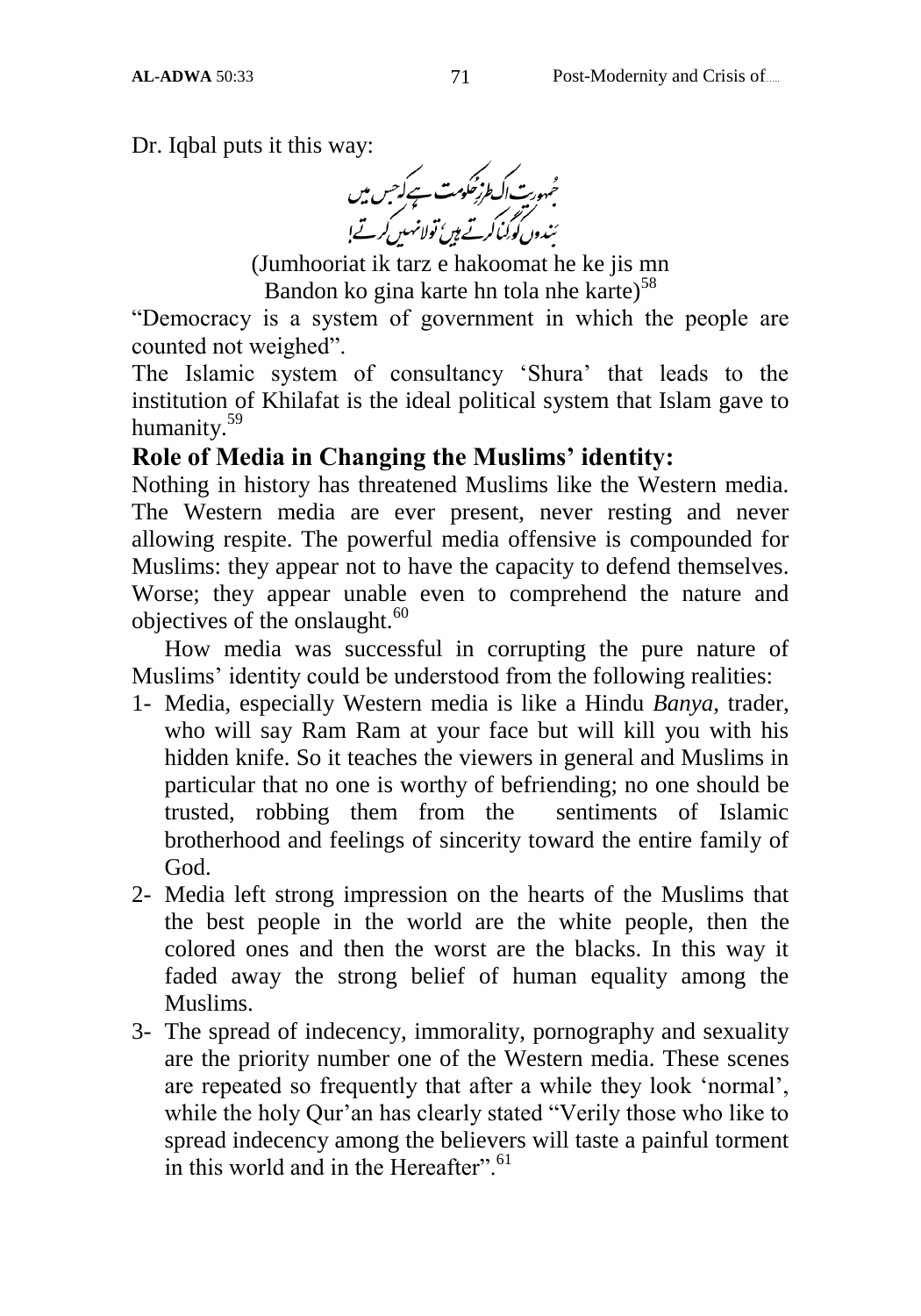- 4- Media can be truly called the agent of Satan as it performs his job; the presenting of falsehood in the form of virtue. This was actually what Satan said to Allah when Allah gave him respite: "I will indeed adorn the path of error for them (mankind) on the earth and I will mislead them all, except Your chosen servants among them."<sup>62</sup>
- 5- Media will be very keen to constantly check your level of spirituality. If by chance or mistake you come across a religious program that has elevated you spiritually, media will try successfully to undo that effect. This may require to stop the program for a break and show you a half naked woman marketing a brand of tea, shampoo or mobile phone.

## **Who Am I?**

Who am I, is a genuine question, everyone should ask him/herself. There are three major philosophical schools that discuss our identity as human beings. First school says that man is body alone. Because it is only the body that can be physically conceived. Soul, spirit, ego and mind are all hypothesis.

Second school holds the opinion that man is soul and soul alone. Matter is just a shadow and illusion. Nirwana and *Rahbaniyyat* are the products of this school.

The third school combines both of the above extremist schools and says that man is both body and soul. Plato and Descartes contributed to this school. This school of philosophy has been quite popular but the real crisis of identity starts here. If I am both soul and body then how much of soul and how much of body? $63$ 

I was attending an inter-faith conference in Jacksonville, Florida (USA) where many priests, Rabbis, monks and pundits were participating. I was representing the Muslims. A Native American faith leader (Red Indian) said in his speech that his grandfather told him about their ancient belief about the soul and its relationship to the body. He said: "Son! There is a wolf inside you. He will constantly fight with you. You have to win this fight. If you don"t then he will turn you into a wolf like himself.

I think the holy Qur"an has a better answer to this question. It tells us about the three kinds of human soul. The soul that is selfreproaching,<sup>64</sup> the soul inclined to evil,<sup>65</sup> and the soul that is at peace and tranquility.<sup>66</sup>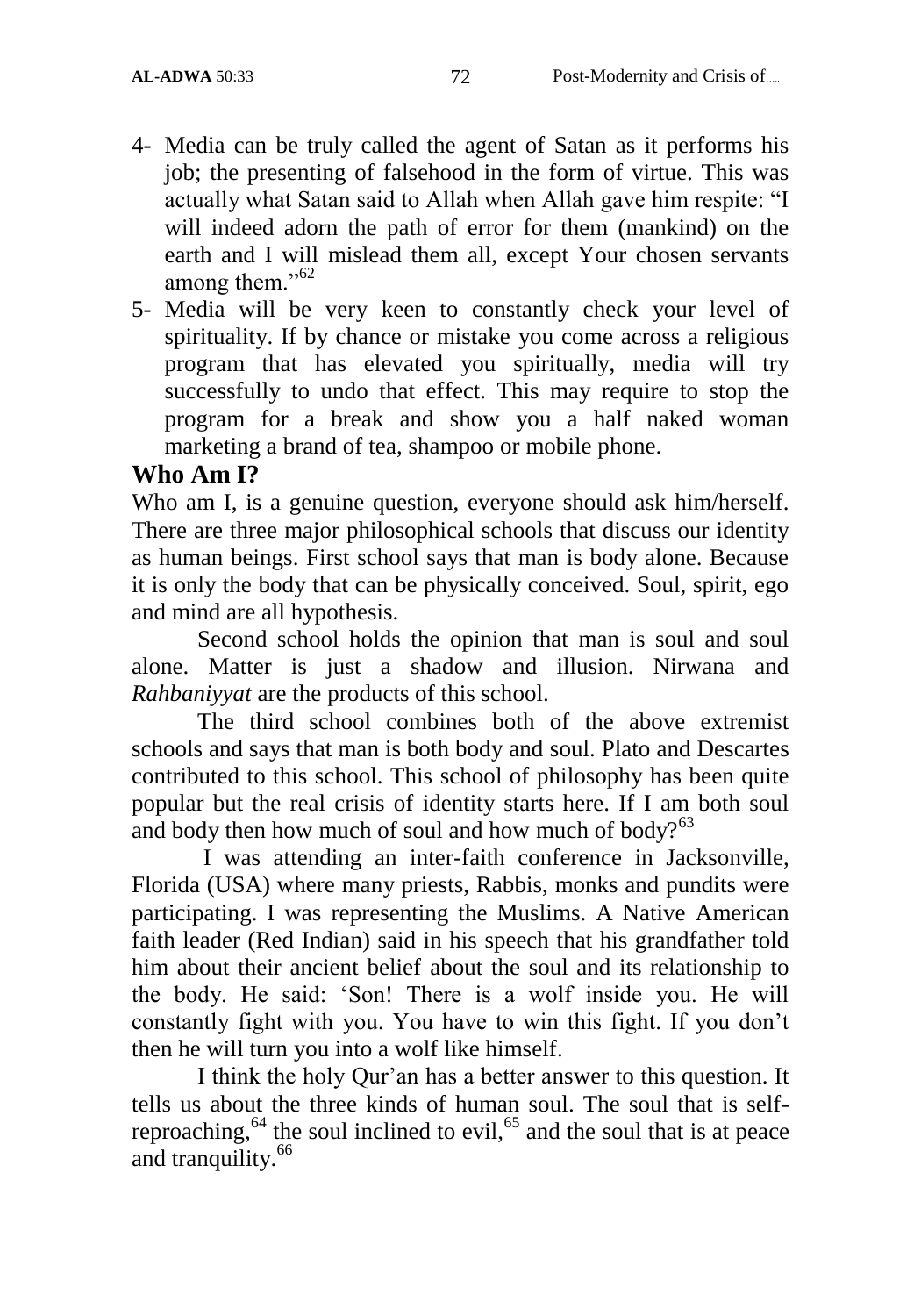The first kind of soul has angelic qualities. It keeps on trying to stop the person from committing wrong deeds. We may call it the voice of conscience that comes out from deep inside of a human being. The second kind of soul has animalistic qualities. It always commands the human being to commit wrong deeds. It could be conveniently called the agent of Satan. Now the fight between these two forces is real as told by the Red Indian chief. Even the holy Prophet (SWA) has called these two forces a real angel and a real *Shaitan* from among the  $\text{Sin},^{67}$  both trying their best to convince the human being to walk on 'his way'. If the soul inclined to evil wins then it produces an animal like human being who seeks pleasure in killing and robbing others. And if the soul that is self-reproaching wins then it produces an angel like human being who seeks pleasure in serving the family of God. This human being possesses a balanced personality, a content and at peace personality that is mentioned as *'al-Nafs al-Mutma'innah'*, the soul that is at peace and tranquility.

But according to my mind the fight inside must continue. It must not stop, as long as we are human beings. We need to win the fight; not get rid of the enemy. Some companions of the Prophet (SAW) once asked him if they could get castrated and the Prophet  $(SAW)$  strongly prohibited that,<sup>68</sup> or some companions complained to the Prophet that they do not feel the same spiritual elevation when they are with their families or busy in their businesses as they feel when in his company. The Prophet told them that it is not required to have that high spirituality all the time; otherwise the angels will be shaking hands with them in the streets.<sup>69</sup>

The Prophet (SAW) has put it like this: "All the human beings commit sins, and the best of them are those who repent."<sup>70</sup> Allah the Almighty has also pointed towards this inner fight and human shortcomings based on this struggle.

"And there are others who have acknowledged their sins; they have mixed a deed that was righteous with another that was evil. Perhaps Allah will turn unto them in forgiveness. Surely, Allah is Oft-Forgiving, Most Merciful."<sup>71</sup>

#### **Conclusion:**

Who are we? Why are we here? Where are we going to? These are all very genuinely true questions that we ask ourselves. We are Muslims. When Allah created our father He blew some of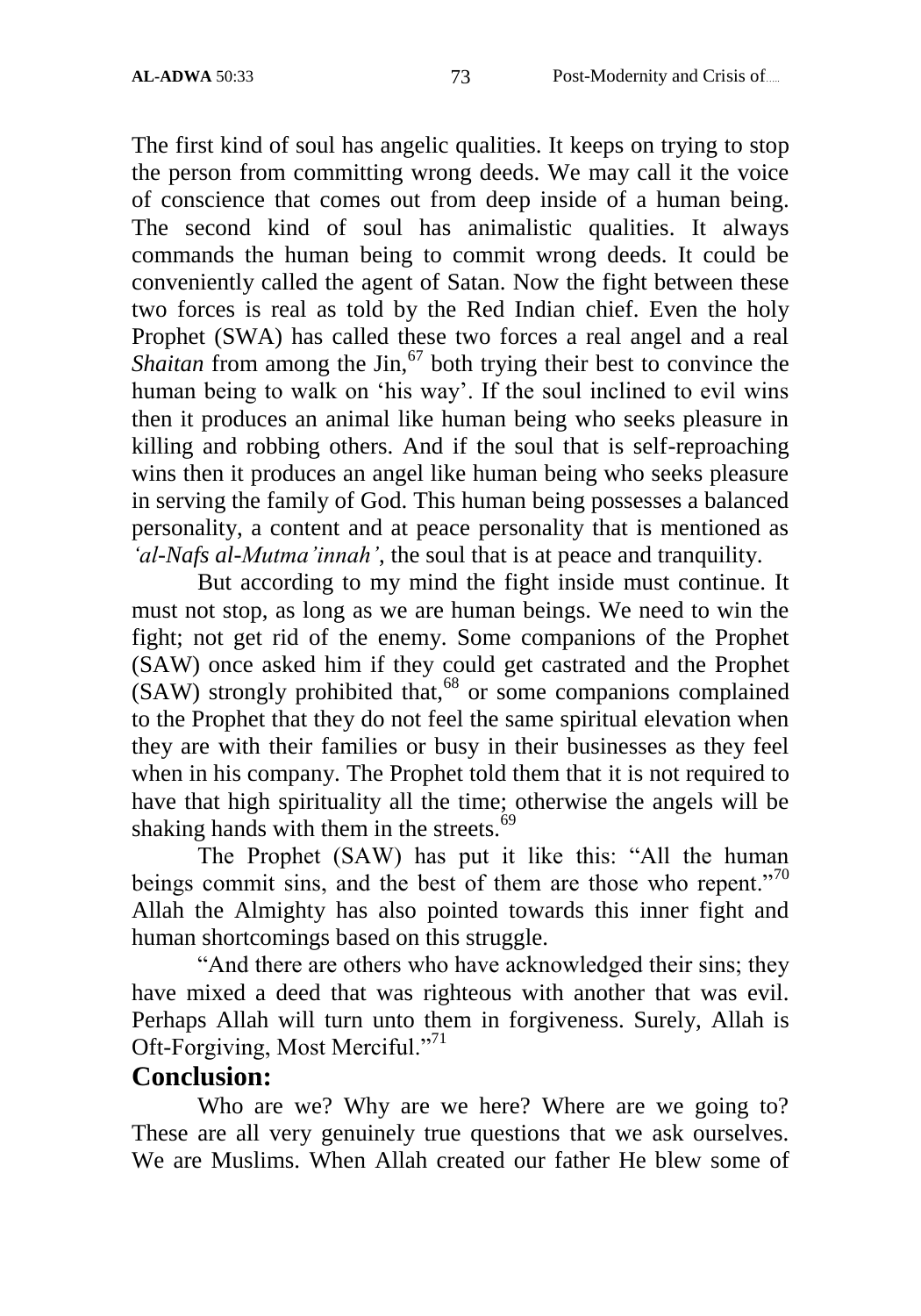His own spirit in him.<sup>72</sup> Perhaps that is why when we remember Allah or call upon Him, our hearts find rest and peace in His remembrance.<sup>73</sup> Then Allah made us His representatives on earth. Allah has sent us to this earth for a specific period<sup>74</sup> and assigned some duties to us.<sup>75</sup> We are to perform those duties, regardless of the results.<sup>76</sup> Our real home is *Jannat,* where our parents lived, got some training from Allah, then got promoted and sent to this earth as His vicegerent. At the end we will be going back home.<sup>77</sup>

We need to know our 'self', its origin, and the way back to our "Real Home", (Bᾱp ka Ghar) to have better understanding of our identity.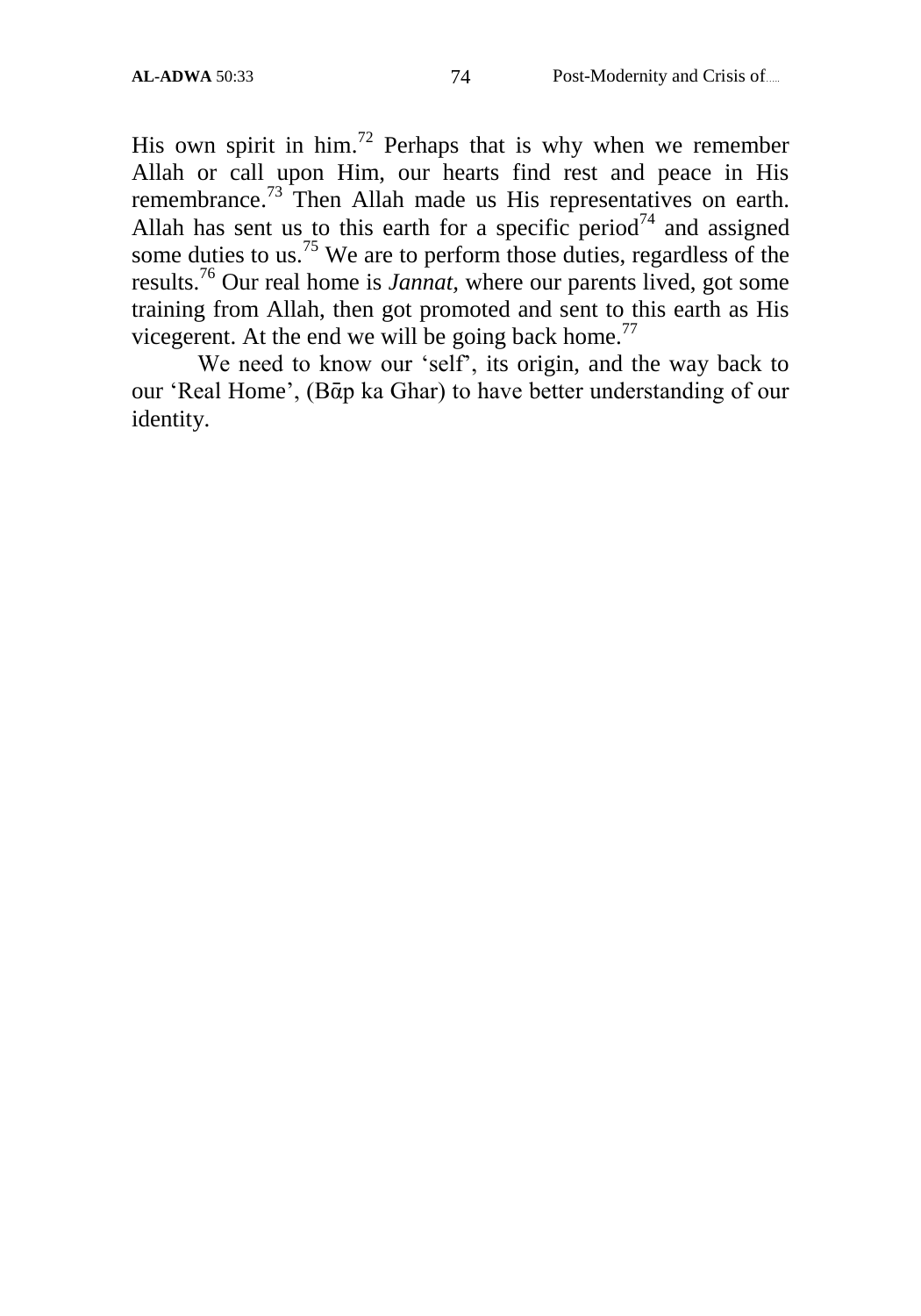# References

- $\overline{a}$ See Al-Qur"an, 2:30.
- See Al-Qur"an, 45:13.
- See Al-Qur"an, 13:17.
- Muhammad Saud, *Islam and Evolution of Science*, (Islamabad: Islamic Research Institute, 1994), p 12.
- Ibid. p v.
- Iran Society, *Al-Bῑrūnῑ,* (Calcutta: Iran Society, 1551), p 1.
- Muhammad Saud, *Islam and Evolution of Science*, (Islamabad: Islamic Research Institute, 1994), p vi.
- *Dictionary of Scientific Biography,* (New York: Charles Scribner"s Sons, 1981), 16 Vols. in 8.
- Muhammad Saud, *Islam and Evolution of Science*, (Islamabad: Islamic Research Institute, 1994), p vi.
- Dr. Mustafa Siba"I, *Some Glittering Aspects of The Islamic Civilization*  (Kuwait: International Islamic Federation of Student Organizations, 1984), p xiii.
- Ibid.
- Akbar S. Ahmed, *Postmodernism and Islam: Predicament and Promise* (London: Routledge, 1992), p 6,7.
- Ibid, p 7.
- Ibid.
- Akbar S. Ahmed, *Postmodernism and Islam: Predicament and Promise*  (London: Routledge, 1992), p 9.
- Ibid. p 10.
- Ibid.
- Ibid.
- Ibid, p 10.
- Akbar S. Ahmed, *Postmodernism and Islam: Predicament and Promise* (London: Routledge, 1992), p 9-24.
- Ibid, p 13.
- Ibid.
- Ibid.
- Ibid.
- Akbar S. Ahmed, *Postmodernism and Islam: Predicament and Promise* (London: Routledge, 1992), p 22.
- Ibid.
- Ibid, p 24.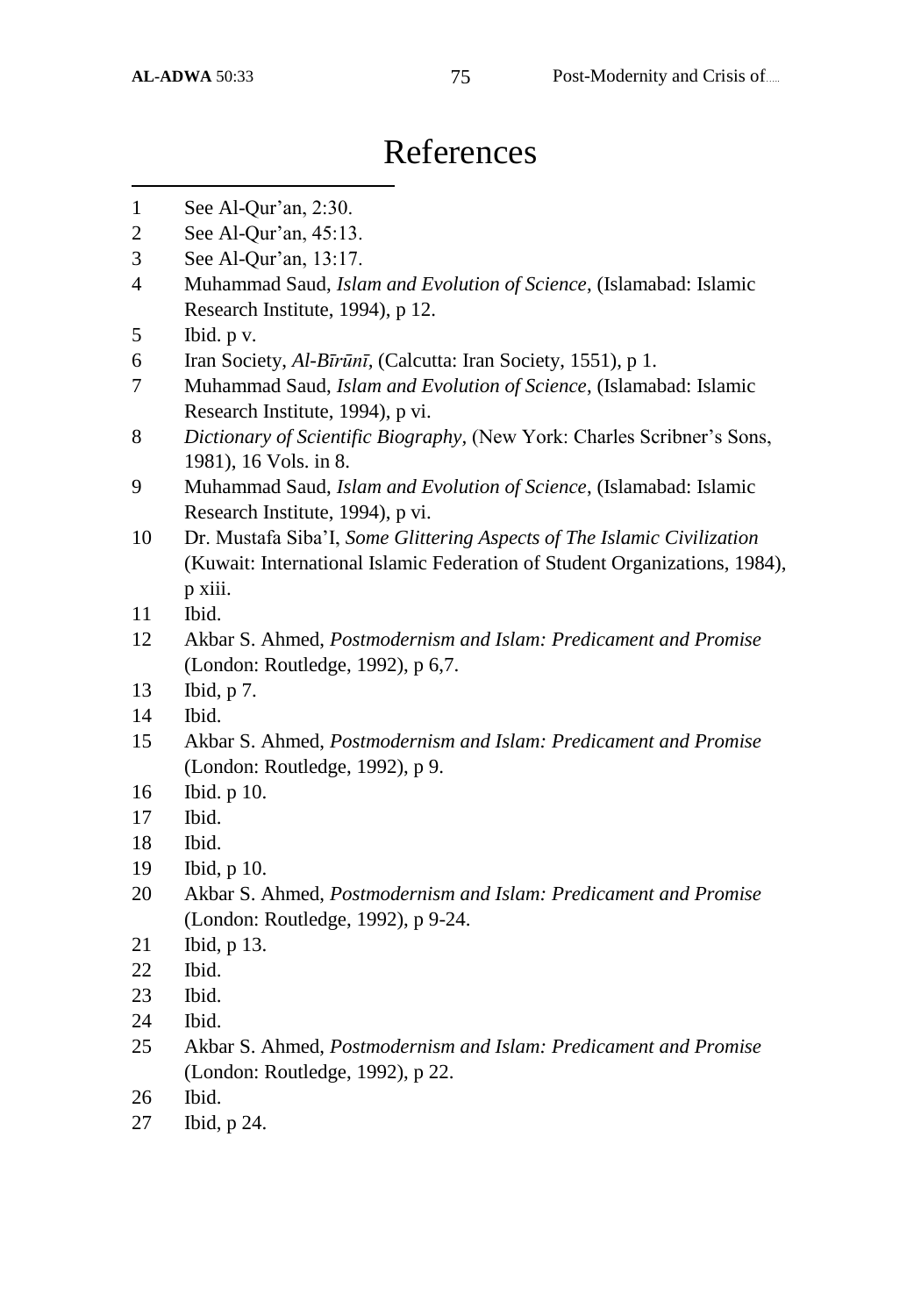$\overline{\phantom{a}}$ 

- 28 Dr. Mustafa Siba"I, *Some Glittering Aspects of The Islamic Civilization*  (Kuwait: International Islamic Federation of Student Organizations, 1984), p xiii. xv.
- 29 Muhammad Saud, *Islam and Evolution of Science*, (Islamabad: Islamic Research Institute, 1994), p 16.
- 30 Dr. Mustafa Siba"I, *Some Glittering Aspects of The Islamic Civilization,*  (Kuwait: International Islamic Federation of Student Organizations, 1984), p xv.
- 31 Mustafa Siba"I, Dr. *Some Glittering Aspects of The Islamic Civilization*  (Kuwait: International Islamic Federation of Student Organizations, 1984), pp xxiii-xxiv.
- 32 Jamil Wasti, syed. *Islam in the Modern Idiom and Other Essays* (Karachi: Ghazanfar Academy, 1996), p 4.
- 33 Al-Qur"an, 39:53.
- 34 Al-Qur"an, 9:105.
- 35 Muhammad Iqbal, *Dr. Kulliyyat e Iqbal* (Lahore: Maktaba Jamal, 2009), p 288.
- 36 Al-Qur"an, 16: 36.
- 37 Al-Qur"an, 12: 40.
- 38 See the whole Address of Farewell Hajj in S*ahih Bukhari*, Book of Hajj, Sermon in the days of Mina, Hadith No. 1739, 2nd. Ed. (Riyadh: Dar al-Salam, 1999).
- 39 Al-Qur"an, 49:13.
- 40 Dr. Mustafa Siba"I, *Some Glittering Aspects of The Islamic Civilization*  (Kuwait: International Islamic Federation of Student Organizations, 1984), p 6.
- 41 Imam Malik, *al-Muwatta,* Book of Good Character, Hadith No. 8 (Cambridge: Diwan Press, 1982), p 438.
- 42 Abu Dawood, *Sunan,* Book of Manners, chapter 7, Hadith No. 4782.(Riaydh: Darussalam, 1999), p 532.

The whole text of the Hadith is:

- Narrated Abu Umamah: The Prophet (peace\_be\_upon\_him) said: I guarantee a house in the surroundings of Paradise for a man who avoids quarrelling even if he were in the right, a house in the middle of Paradise for a man who avoids lying even if he were joking, and a house in the upper part of Paradise for a man who made his character good.
- 43 Al-Qur"an, 47: 19.
- 44 Al-Qur"an, 25: 73.
- 45 Al-Qur"an, 30: 20-24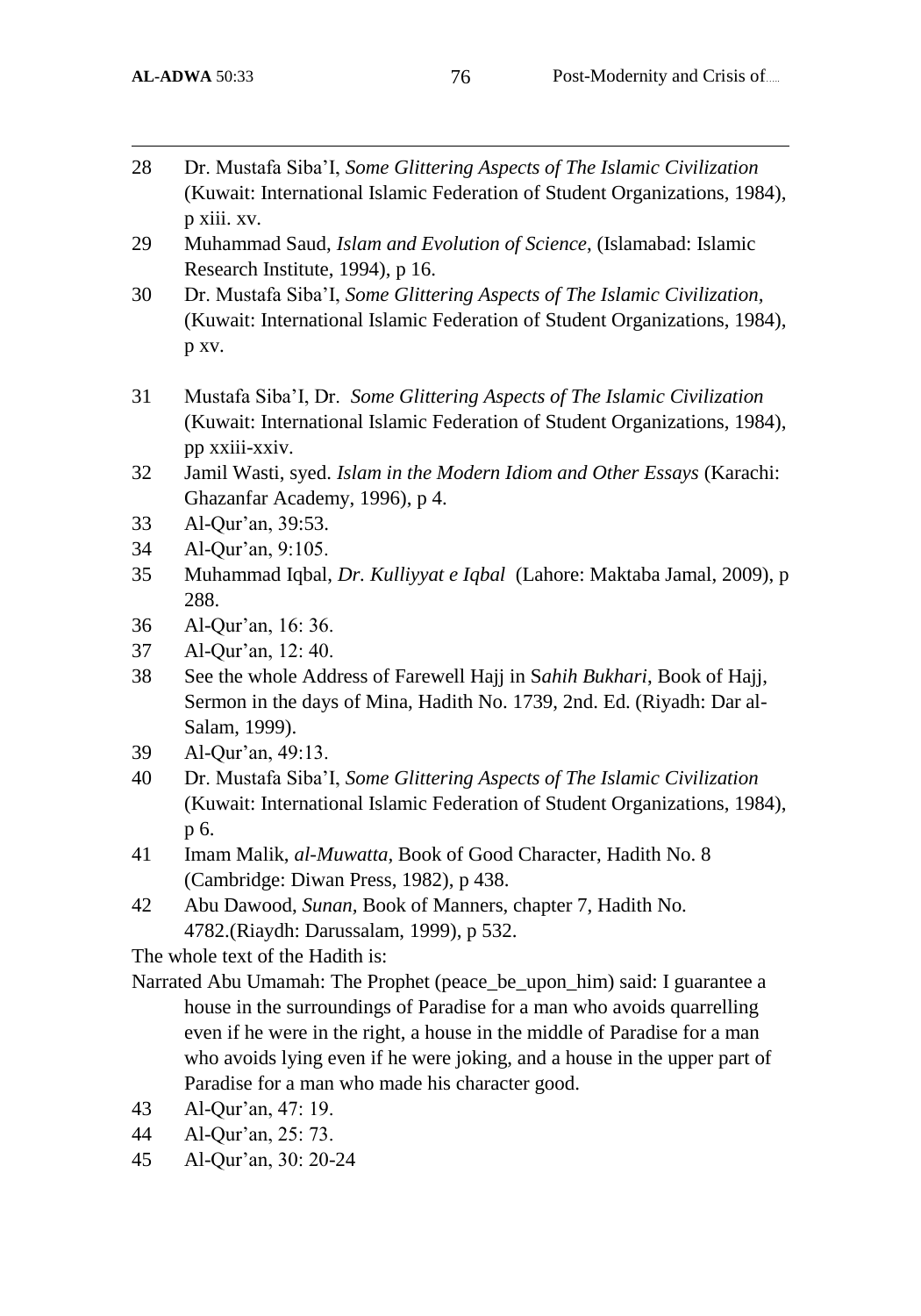$\overline{\phantom{a}}$ 

- 46 Al-Qur"an, 2: 85.
- 47 Al-Qur"an, 2: 208.
- 48 Muhammad Iqbal, Dr. *Kulliyyat e Iqbal,* (Lahore: Maktaba Jamal, 2009), p 375.
- 49 Dr. Mustafa Siba"I, *Some Glittering Aspects of The Islamic Civilization*  (Kuwait: International Islamic Federation of Student Organizations, 1984), p 8.
- 50 Murray T. Titus*, Islam in India and Pakistan* (New Delhi: Munshiram Manoharlal Publishers, 2005), p7.
- 51 Al-Qur'an, 2: 256.
- 52 Akbar S. Ahmed, *Discovering Islam: Making Sense of Muslim History and Society* (London and New York: Routledge & Kegan Paul, 1988), p 117.
- 53 Ibid.
- 54 Malik, Ghulam Murtaza, Dr. *Jadid Nisab e Ta'leem* (Lahore: Pakistan Model Educational Institutions Foundation, 1993), p 3.
- 55 Al-Qur"an, 29: 45.
- 56 Muhammad Iqbal, Dr. *Kulliyyat e Iqbal*, (Lahore: Maktaba Jamal, 2009), p 192.
- 57 Al-Qur"an, 5: 100. See also, 6: 116 "And if you obey most of those on the earth, they will mislead you far away from Allah"s Path. They follow nothing but conjectures, and they do nothing but lie".
- 58 Muhammad Iqbal, Dr. *Kulliyyat e Iqbal*, (Lahore: Maktaba Jamal, 2009), p 607.
- 59 Al-Qur"an, 3: 159 (And O Prophet, consult them in the matters of state). See also Al-Qur'an, 42: 38 (And they conduct their affairs by mutual consultation).
- 60 Akbar S. Ahmed, *Postmodernism and Islam: Predicament and Promise* (London: Routledge, 1992), p 223.
- 61 Al-Qur"an, 24: 19.
- 62 Al-Qur"an, 15: 39-40.
- 63 Malik, Ghulam Murtaza, Dr., *Socio-Economic System of Islam* (Lahore: Zeb Taleemi Trust, 1990), p 109-110.
- 64 See: Al-Qur"an, 75: 2.
- 65 See: Al-Qur"an, 12: 53.
- 66 See: Al-Qur"an, 89: 27.
- 67 See full text of Hadith in *Sahih Muslim,* Book of Travellers, chapter 69 (Madina: Dar al-Fikr, 19981), and *Musnad Ahmad*, Vol. 1 (Beirut: Dar al-Ihya al-Turath al-Arabi, 1994), Pages: 385, 397, 401 and 460.
- 68 See full text of Hadith in *Sahih Bukhari*, Book of Marriage (Riyadh: Dar al-Salam, 1999), p 907.